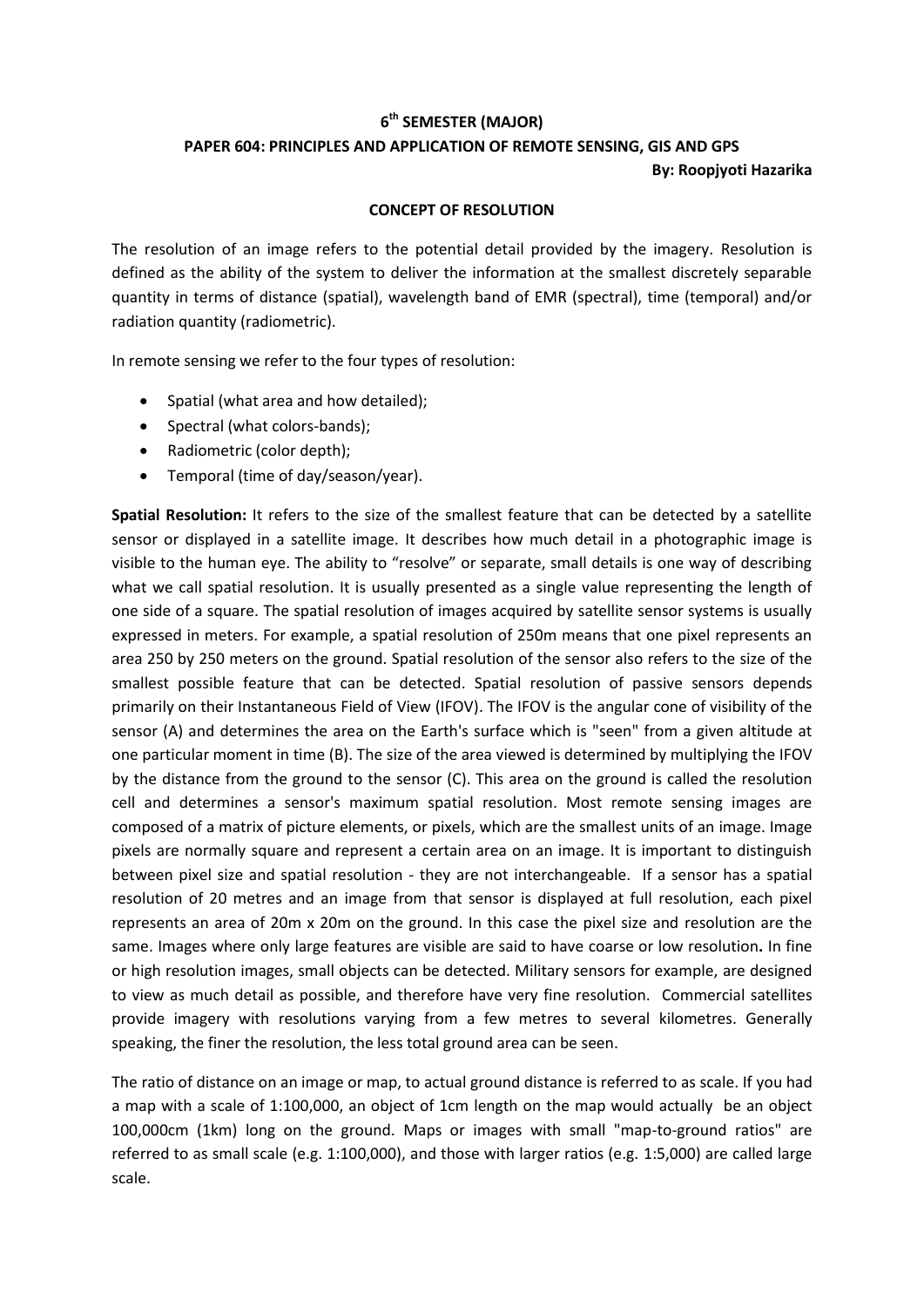

**Spectral Resolution:** It refers to the ability of a satellite sensor to measure specific wavelengths of the electromagnetic spectrum (red, green, blue, NIR, MIR, thermal etc). Certain spectral bands (or combinations) are good for identifying specific ground features. Different classes of features and details in an image can often be distinguished by comparing their responses over distinct wavelength ranges. Broad classes, such as water and vegetation, can usually be separated using very broad wavelength ranges - the visible and near infrared. Other more specific classes, such as different rock types, may not be easily distinguishable using either of these broad wavelength ranges and would require comparison at much finer wavelength ranges to separate them. Thus, we would require a sensor with higher spectral resolution. Spectral resolution describes the ability of a sensor to define fine wavelength intervals. The finer the spectral resolution, the narrower the wavelengths range for a particular channel or band. Many remote sensing systems record energy over several separate wavelength ranges at various spectral resolutions. These are referred to as multi-spectral sensors and will be described in some detail in following sections. Advanced multi-spectral sensors called hyperspectral sensors, detect hundreds of very narrow spectral bands throughout the visible, near infrared, and mid-infrared portions of the electromagnetic spectrum. Their very high spectral resolution facilitates fine discrimination between different targets based on their spectral response in each of the narrow bands.

- Panchromatic- 1 band (black & white)
- $\bullet$  Color 3 bands (RGB)
- Multispectral- 4+ bands (RGBNIR)
- Hyperspectral- hundreds of bands

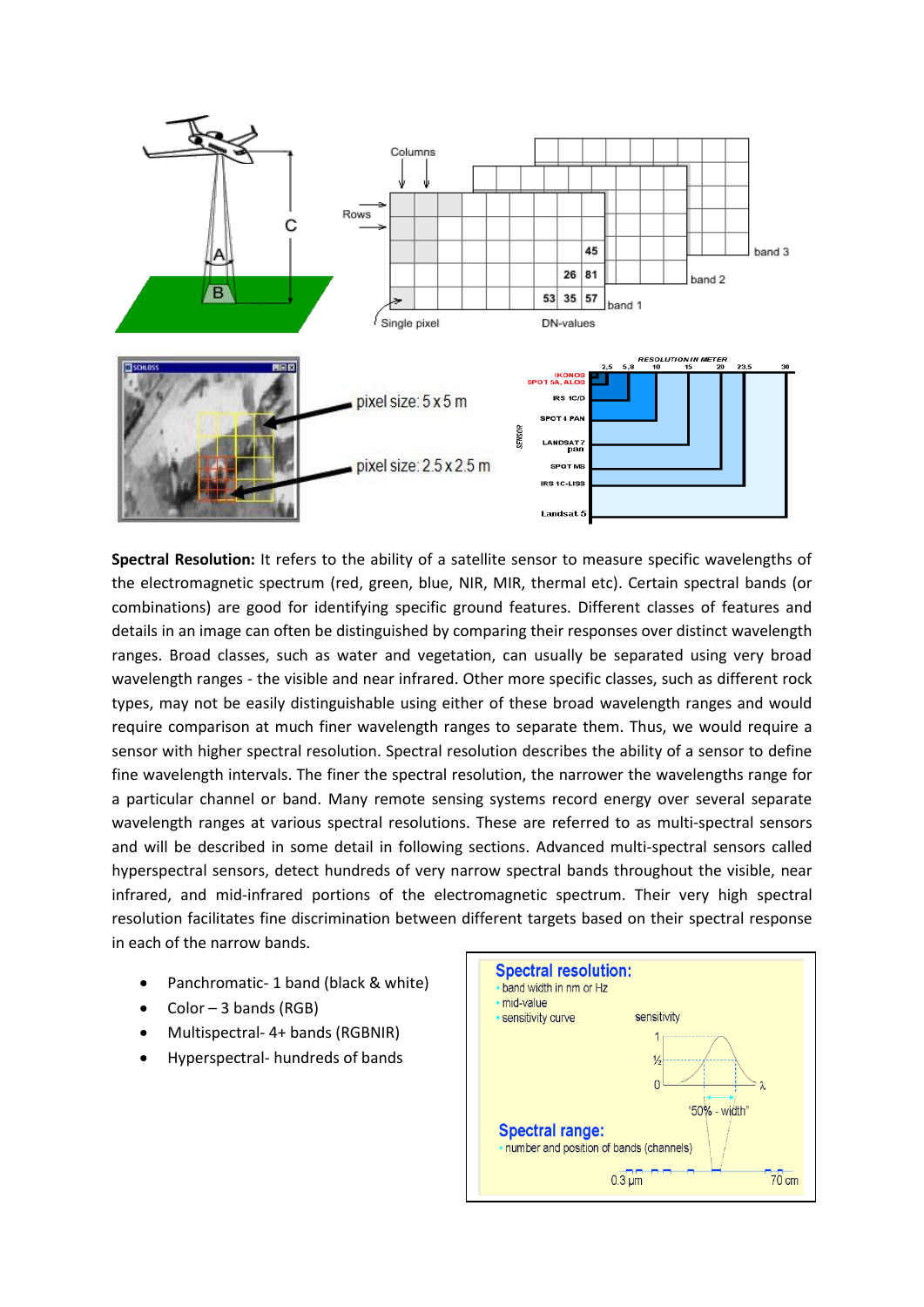**Radiometric Resolution:** While the arrangement of pixels describes the spatial structure of an image, the radiometric characteristics describe the actual information content in an image. Every time an image is acquired on film or by a sensor, its sensitivity to the magnitude of the electromagnetic energy determines the radiometric resolution. The radiometric resolution of an imaging system describes its ability to discriminate very slight differences in energy. The finer the radiometric resolution of a sensor the more sensitive it is to detecting small differences in reflected or emitted energy. Imagery data are represented by positive digital numbers which vary from 0 to (one less than) a selected power of 2. This range corresponds to the number of bits used for coding numbers in binary format. Each bit records an exponent of power 2 (e.g. 1 bit=2<sup>1</sup>=2). The maximum number of brightness levels available depends on the number of bits used in representing the energy recorded. Thus, if a sensor used 8 bits to record the data, there would be  $2^{8}$ =256 digital values available, ranging from 0 to 255. However, if only 4 bits were used, then only  $2<sup>4</sup>=16$  values ranging from 0 to 15 would be available. Thus, the radiometric resolution would be much less. Image data are generally displayed in a range of grey tones, with black representing a digital number of 0 and white representing the maximum value (for example, 255 in 8-bit data). By comparing a 2-bit image with an 8-bit image, we can see that there is a large difference in the level of detail discernible depending on their radiometric resolutions.





|  |   |    |    |    | 8 bits |   |                        | 11 bits |                                 |
|--|---|----|----|----|--------|---|------------------------|---------|---------------------------------|
|  | з |    |    | 6  |        | 9 | 10                     |         | Number of bits                  |
|  | 8 | 16 | 32 | 64 |        |   | 128   256   512   1024 | 204     | <b>Maximum</b><br><b>Values</b> |

**Temporal Resolution:** The ability to collect imagery of the same area of the Earth's surface at different periods of time is one of the most important elements for applying remote sensing data. Spectral characteristics of features may change over time and these changes can be detected by collecting and comparing multi-temporal imagery. For example, during the growing season, most species of vegetation are in a continual state of change and our ability to monitor those subtle changes using remote sensing is dependent on when and how frequently we collect imagery. By imaging on a continuing basis at different times we are able to monitor the changes that take place